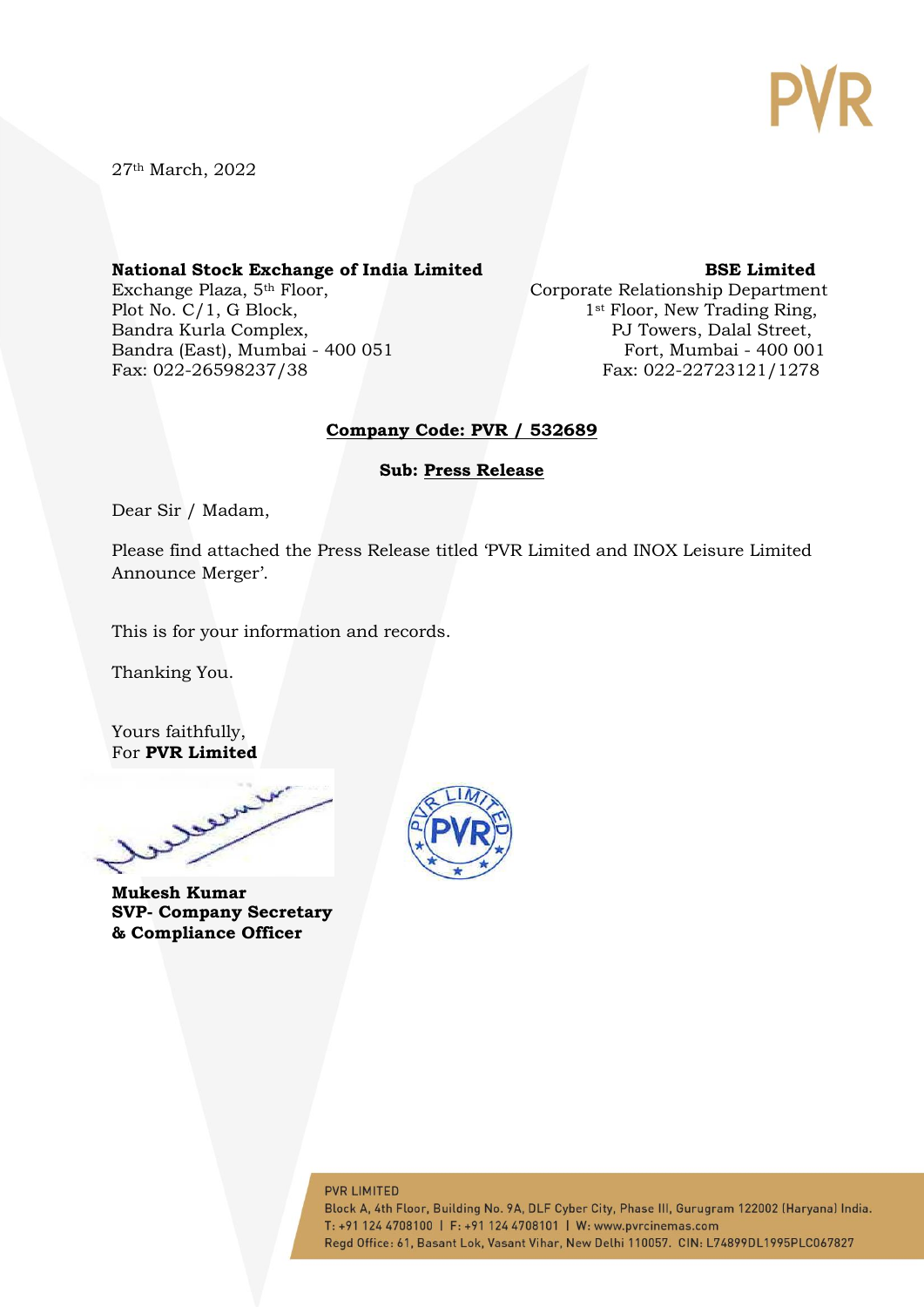

# PVR Limited and INOX Leisure Limited Announce Merger

# **Key Highlights**

- Merger to bring together two of India's best cinema brands to deliver an unparalleled consumer experience with a network of more than 1500 screens
- Significant complementarity and growth potential drives the merger
- Merger offers compelling Revenue and Cost Synergies
- Share Exchange Ratio of 3 shares of PVR for 10 shares of INOX
- Ajay Bijli to be appointed as the Managing Director of the merged entity and Pavan Kumar Jain to be the Non-Executive Chairman of the Board

**Delhi, March 27, 2022** : The Board of Directors of PVR Limited (PVR) and the Board of Directors of INOX Leisure Limited (INOX),at their respective meetings held today, have approved an all stock amalgamation of INOX with PVR.

The amalgamation is subject to approval of the shareholders of PVR and INOX respectively, stock exchanges, SEBI and such other regulatory approvals as may be required.

Upon obtaining all approvals, when the merger becomes effective, INOX will merge with PVR. Shareholders of INOX will receive shares of PVR in exchange of shares in INOX at the approved share exchange ("swap") ratio.

# **Merger Terms**

Post the merger, the promoters of INOX will become co-promoters in the merged entity along with the existing promoters of PVR. Upon effectiveness of the scheme, the Board of Directors of the merged company would be re-constituted with total board strength of 10 members and both the promoter families having equal representation on the Board with 2 board seats each.

Ajay Bijli would be appointed as the Managing Director and Sanjeev Kumar would be appointed as the Executive Director. Pavan Kumar Jain would be appointed as the Non- Executive Chairman of the Board. Siddharth Jain would be appointed as Non-Executive Non-Independent Director in the combined entity.

The combined entity will be named as PVR INOX Limited with branding of existing screens to continue as PVR and INOX respectively. New cinemas opened post the merger will be branded as PVR INOX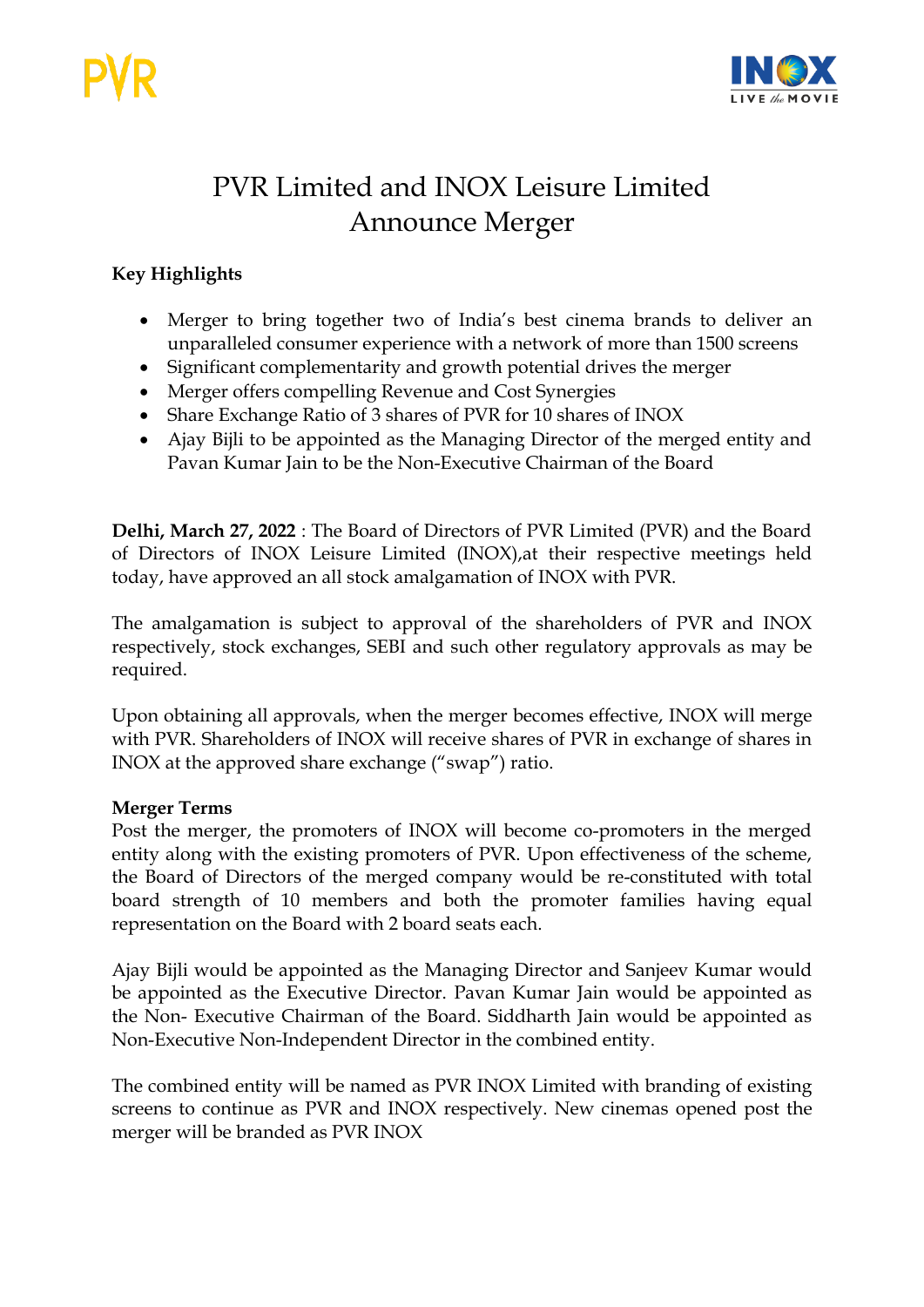

SSPA & Co, Chartered Accountants and Drushti Desai, Registered Valuer, Partner at Bansi S. Mehta & Co., the Independent Valuers appointed by PVR and INOX respectively, have recommended a share exchange ratio, which has been accepted by the respective Boards.

Axis Capital Limited provided a Fairness Opinion to PVR on the share exchange ratio while Ernst & Young Merchant Banking Services LLP provided the Fairness Opinion to INOX. Accordingly, INOX shareholders will receive 3 shares in PVR for 10 shares of INOX.

Post the merger, PVR Promoters will have 10.62% stake while INOX Promoters will have 16.66% stake in the combined entity

# **Strategic rationale and benefits**

With PVR currently operating 871 screens across 181 properties in 73 cities and INOX operating 675 screens across 160 properties in 72 cities, the combined entity will become the largest film exhibition company in India operating 1546 screens across 341 properties across 109 cities. The combination would augur well for the growth of the Indian cinema exhibition industry, besides ensuring tremendous value creation for all stakeholders, including customers, real estate developers, content producers, technology service providers, the state exchequer and above all, the employees.

With consumers at the core of the decision, the merger would focus on using the strengths of both the organisations to provide an exceptional customer service and cinema experience to Indian moviegoers.

While strongly countering the adversities posed by the advent of various OTT platforms and the after-effects of the pandemic, the combined entity would also work towards taking world-class cinema experience closer to the consumers in Tier 2 and 3 markets.

Commenting on the announcement, **Ajay Bijli, Chairman and Managing Director of PVR** said – "This is a momentous occasion that brings together two companies with significantly complementary strengths. The partnership of these two brands will put consumer at the center of its vision and deliver an unparalleled movie going experience to them. The film exhibition sector has been one of the worst impacted sectors on account of the pandemic and creating scale to achieve efficiencies is critical for the long term survival of the business and fight the onslaught of digital OTT platforms "

Commenting on the announcement, **Siddharth Jain, Director – INOX Leisure Ltd** said, "Coming together of two iconic cinema brands, which are driven by passion, is